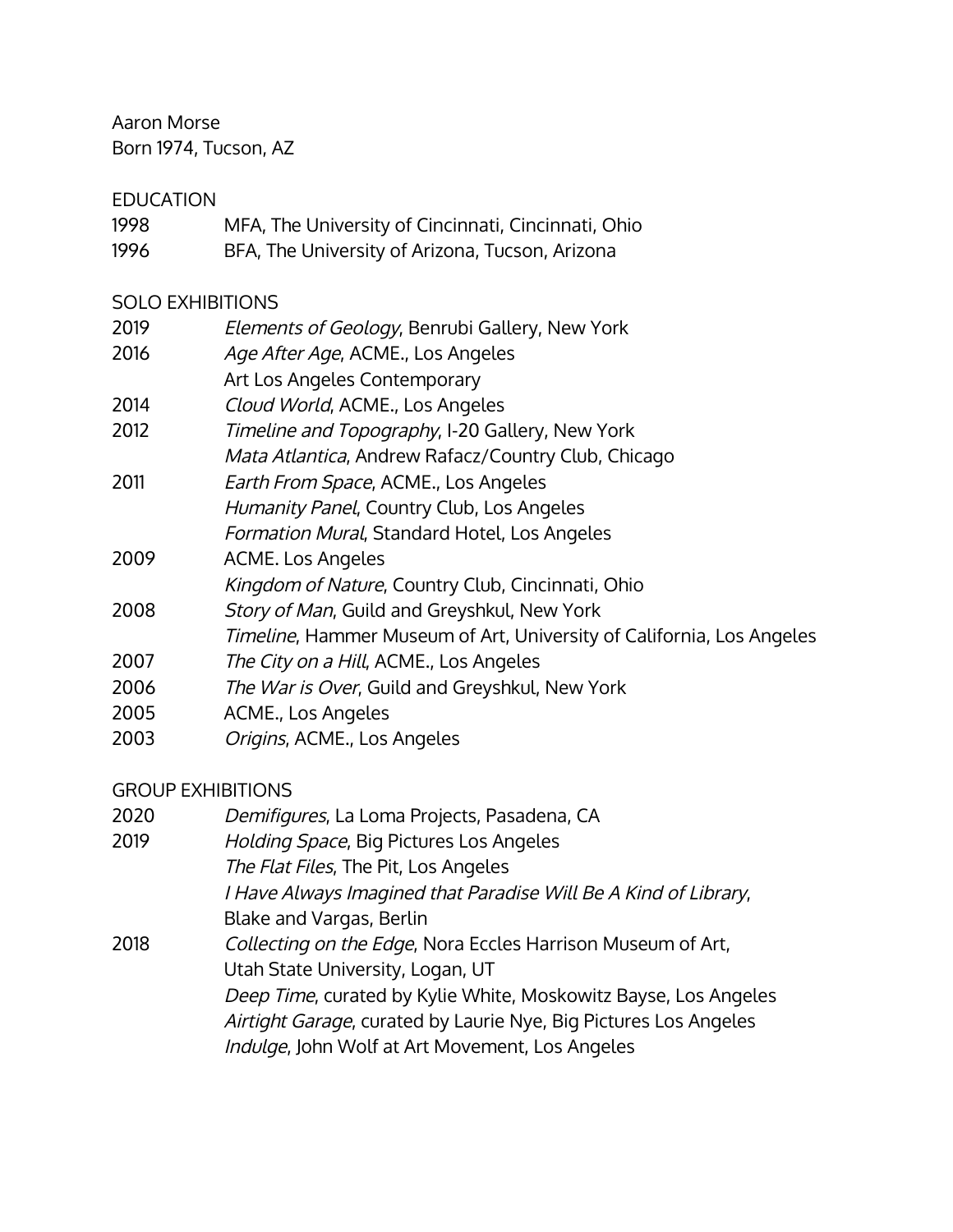| 2017 |      | Staring at the Sun, Big Pictures Los Angeles                              |
|------|------|---------------------------------------------------------------------------|
|      |      | Transporter, curated by Katie Shapiro and Sean Higgins, Kopeikin Gallery, |
|      |      | Los Angeles                                                               |
|      |      | The Nature of Jungles, curated by Rachel T. Schmid, William Rolland       |
|      |      | Gallery, California Lutheran University, Thousand Oaks, CA                |
| 2016 |      | Untitled: Drawing from the Schorr Collection, Santa Barbara Museum of     |
|      |      | Art, Santa Barbara                                                        |
|      |      | Silence, James Harris Gallery, Seattle                                    |
| 2015 |      | The Objectless State, Chan Gallery, Pomona College, Claremont, CA         |
|      |      | Where the Sand Worm Slumbers: Julia Haft-Candell, Matt Merkel Hess,       |
|      |      | Naotaka Hiro, Adam D. Miller, Aaron Morse, Devon Oder, Dani Tull &        |
|      | John |                                                                           |
|      |      | Williams, Charlie James Gallery, Los Angeles                              |
| 2014 |      | 20 Years of ACME., ACME., Los Angeles                                     |
| 2012 |      | Art on Paper 2012: The 42nd Exhibition, Weatherspoon Art Museum,          |
|      |      | Greensboro, North Carolina                                                |
|      |      | Contemporary Watercolor, Morgan Lehman, New York                          |
| 2011 |      | Works of Paper, ACME., Los Angeles                                        |
|      |      | New Acquisitions, Nora Eccles Harrison Museum of Art, Utah State          |
|      |      | University, Logan, Utah                                                   |
| 2010 |      | Personal Freedom, Portugal Arte, Lisbon, Portugal                         |
|      |      | Stranger Than Fiction, Santa Barbara Museum of Art, Santa Barbara         |
|      |      | Lost At Sea, Heather James Fine Art, Palm Desert, California              |
| 2009 |      | California Calling: Works from Santa Barbara Collections, 1948 – 2008,    |
|      |      | Santa Barbara Museum of Art, Santa Barbara                                |
|      |      | On From Here, Guild and Greyshkul, New York                               |
|      |      | Glue, Paper, Scissors, Luckman Gallery, Cal State Los Angeles             |
|      |      | Prescriptions, ACME., Los Angeles                                         |
| 2008 |      | The Old, Weird America, Contemporary Arts Museum, Houston, Texas          |
| 2007 |      | Oppenheimer Collection, Nerman Museum of Contemporary Art,                |
|      |      | Overland Park, Kansas                                                     |
|      |      | Fata Morgana, Galerie Schmidt Maczollek, Cologne, Germany                 |
|      |      | Promised Land, curated by Elizabeth M. Grady, Morgan Lehman, New          |
|      |      | York                                                                      |
|      |      | Kairos, Kantor/Feuer Gallery, Los Angeles                                 |
| 2006 |      | Twice Drawn, The Frances Young Tang Teaching Museum and Art Gallery       |
|      |      | At Skidmore College, Saratoga Springs, New York                           |
| 2005 |      | The General's Jamboree, Guild and Greyshkul, New York                     |
|      |      | Liquid Los Angeles: Currents of Contemporary Watercolor Painting,         |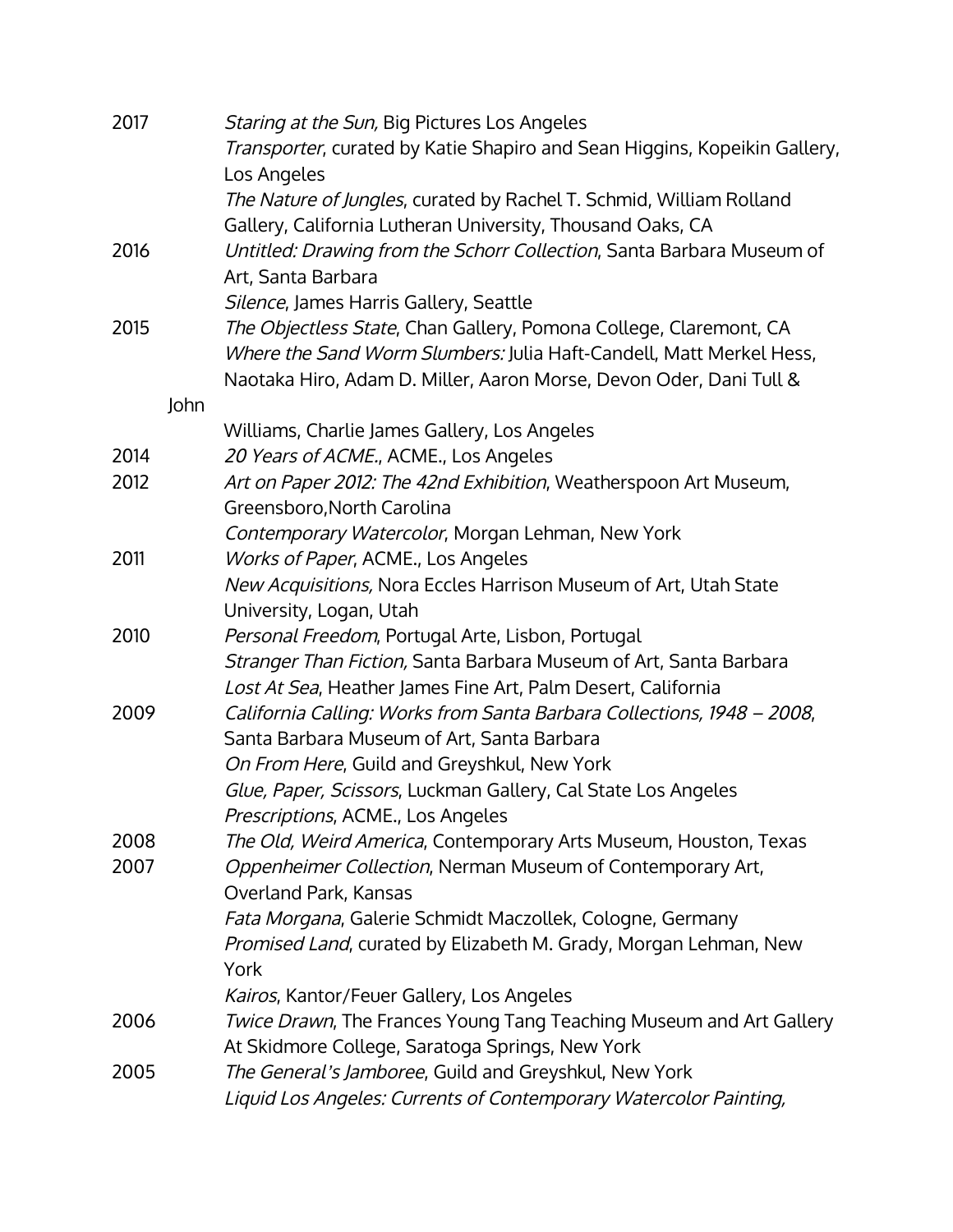|      | Pasadena Museum of California Art, Pasadena, California                    |
|------|----------------------------------------------------------------------------|
|      | L.A. Times, Bernard Toale Gallery, Boston, Massachusetts                   |
| 2004 | Art on Paper, Weatherspoon Art Museum, University of North Carolina,       |
|      | Greensboro, North Carolina                                                 |
|      | American Stars n' Bars, Chapman University, Orange, California             |
|      | Some Forgotten Place, Matrix 213, UC Berkeley Art Museum & Pacific Film    |
|      | Archive, Berkeley                                                          |
|      | Nature, Mark Moore Gallery, Santa Monica, California                       |
| 2003 | Women Beware Women, curated by David Rimanelli, Deitch Projects,           |
|      | New York                                                                   |
|      | ACME. @ Inman, Inman Gallery, Houston, Texas                               |
|      | Inside Scoop, Geoffrey Young Gallery, Great Barrington, Massachusetts      |
|      | Miles Coolidge, Kevin Hanley, Darcy Huebler, & Aaron Morse, ACME., Los     |
|      | Angeles                                                                    |
|      | California 10 Contemporary, Judy Saslow Gallery, Chicago, Illinois         |
|      | International Paper, UCLA Armand Hammer Museum of Art, Los Angeles,        |
|      | Papers, ACME., Los Angeles                                                 |
| 2002 | Alice Doesn't Live Here Anymore - New Art from L.A., Marvelli Gallery,     |
|      | New York                                                                   |
|      | Sail, ACME., Los Angeles                                                   |
|      | Strolling Through An Ancient Shrine and Garden, ACME., Los Angeles         |
| 2000 | Stacked, Weston Art Gallery, Aronoff Center for the Arts, Cincinnati, Ohio |
| 1999 | Faster Than A Speeding Bullet: Superheroes in Contemporary Art, The        |
|      | Cleveland Center for Contemporary Art, Cleveland, Ohio                     |
|      | Built, University of Dayton, Dayton, Ohio                                  |
|      |                                                                            |

### PUBLIC COLLECTIONS

Albright-Knox Art Gallery, Buffalo, New York Blanton Museum of Art, The University of Texas at Austin Hammer Museum of Art, University of California, Los Angeles, California Henry Art Gallery, University of Washington, Seattle, Washington Johnson County Community College, Overland Park, Kansas Los Angeles County Museum of Art, Los Angeles, California The Museum of Modern Art, New York, New York Nerman Museum of Contemporary Art, Overland Park, Kansas Nora Eccles Harrison Museum of Art, Utah State University, Logan, Utah Rhode Island School of Design, Providence, Rhode Island Santa Barbara Museum of Art, Santa Barbara, California University of California at Berkeley Art Museum, Berkeley, California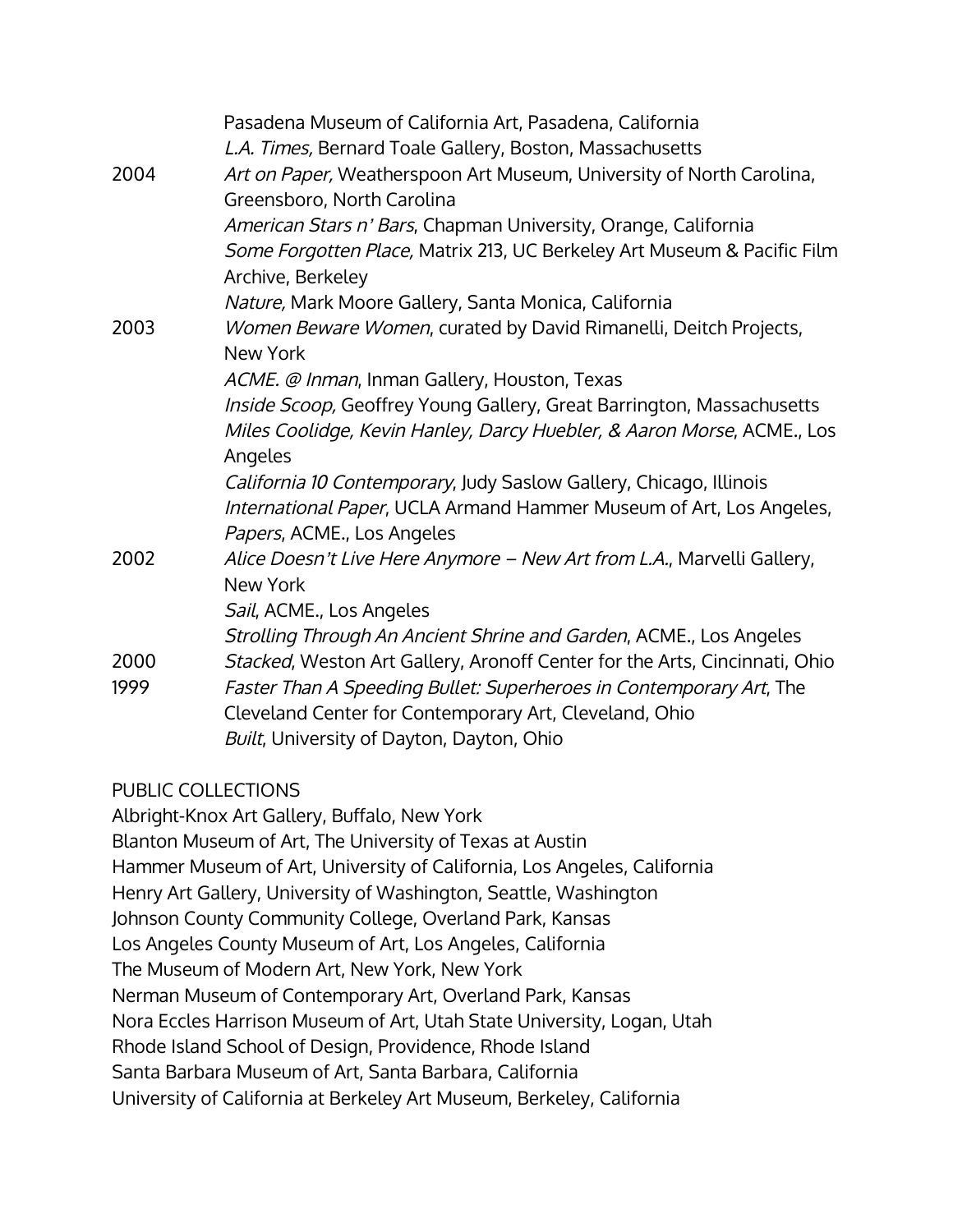Whitney Museum of American Art, New York, New York

# BIBLIOGRAPHY

| 2019 | Bury, Louis. Rocks, Waste and Water: Ecological anxiety in shows                               |
|------|------------------------------------------------------------------------------------------------|
|      | by Davino Semo, Katherine Wolkoff, and Aaron Morse.                                            |
|      | Hyperallergic. February 2.                                                                     |
| 2018 | Pagel, David. Fantastic Universe: 'Airtight Garage' at Big Pictures.                           |
|      | Los Angeles Times. April 27.                                                                   |
| 2017 | Pagel, David. Where Dread and Beauty Collide: 'Staring at the Sun' at Big                      |
|      | Pictures. Los Angeles Times. Sept. 11.                                                         |
| 2016 | Borgenicht, Nicole. <i>The Imaginary Maps of Aaron Morse</i> . Crave Online.<br>April 25.      |
| 2014 | Pagel, David. Aaron Morse at ACME.: Paintings of Sublime Worlds Gone                           |
|      | Wrong. Los Angeles Times. Nov. 3.                                                              |
| 2011 | Berry, Ian, et al. Twice Drawn: Modern and Contemporary Drawings in                            |
|      | Context, Saratoga Springs, New York: The Frances Young Tang Teaching                           |
|      | Museum and Art Gallery. Pp. 253.                                                               |
|      | Ollman, Leah. "Art Review: Aaron Morse and Matthias Merkel Hess at                             |
|      | ACME." Los Angeles Times, December 8.                                                          |
| 2009 | Elaine, James, et al. Hammer Projects 1999 - 2009, Los Angeles, CA:                            |
|      | The Hammer Museum. pp 31, 350-53.                                                              |
|      | Thomas, Elizabeth, et al. Matrix/Berkeley: A Changing Exhibition of                            |
|      | Contemporary Art, Berkeley, CA: University of California, Berkeley Art                         |
|      | Museum and Pacific Film Archive. pp.458 - 61.                                                  |
|      | Rattemeyer, Christian. The Judith Rothschild Foundation Contemporary                           |
|      | Drawings Collection: Catalogue Raisonne, New York, New York: The                               |
|      | Museum of Modern Art. pp. 200.                                                                 |
|      | Durrell, Jane and Chambers, Karen S. "Aaron Morse at Country Club,"                            |
|      | AEQAI, December                                                                                |
|      | Morris, Matt. "'The Hunted and the Hunters." CityBeat, Nov. 18                                 |
|      | Schad, Ed. "Perfumes, Sounds, and Colors Correspond," ArtSlant, August                         |
|      | 18.                                                                                            |
|      | Knight, Christopher. "Aaron Morse at ACME.," Los Angeles Times, August                         |
|      | 7.                                                                                             |
|      | Ward, Alie. "Aaron Morse's artistic jumble of the deep," Brand $X$ , July 15.                  |
| 2008 | Carlin, T. J. "Aaron Morse, 'Story of Man,'" Timeout New York, November<br>2-December 3, 2008. |
|      | Kamps, Toby. The Old, Weird America, Houston, TX: Contemporary Arts                            |
|      |                                                                                                |
|      | Museum Houston. pp. 20, 100-105, 152.                                                          |